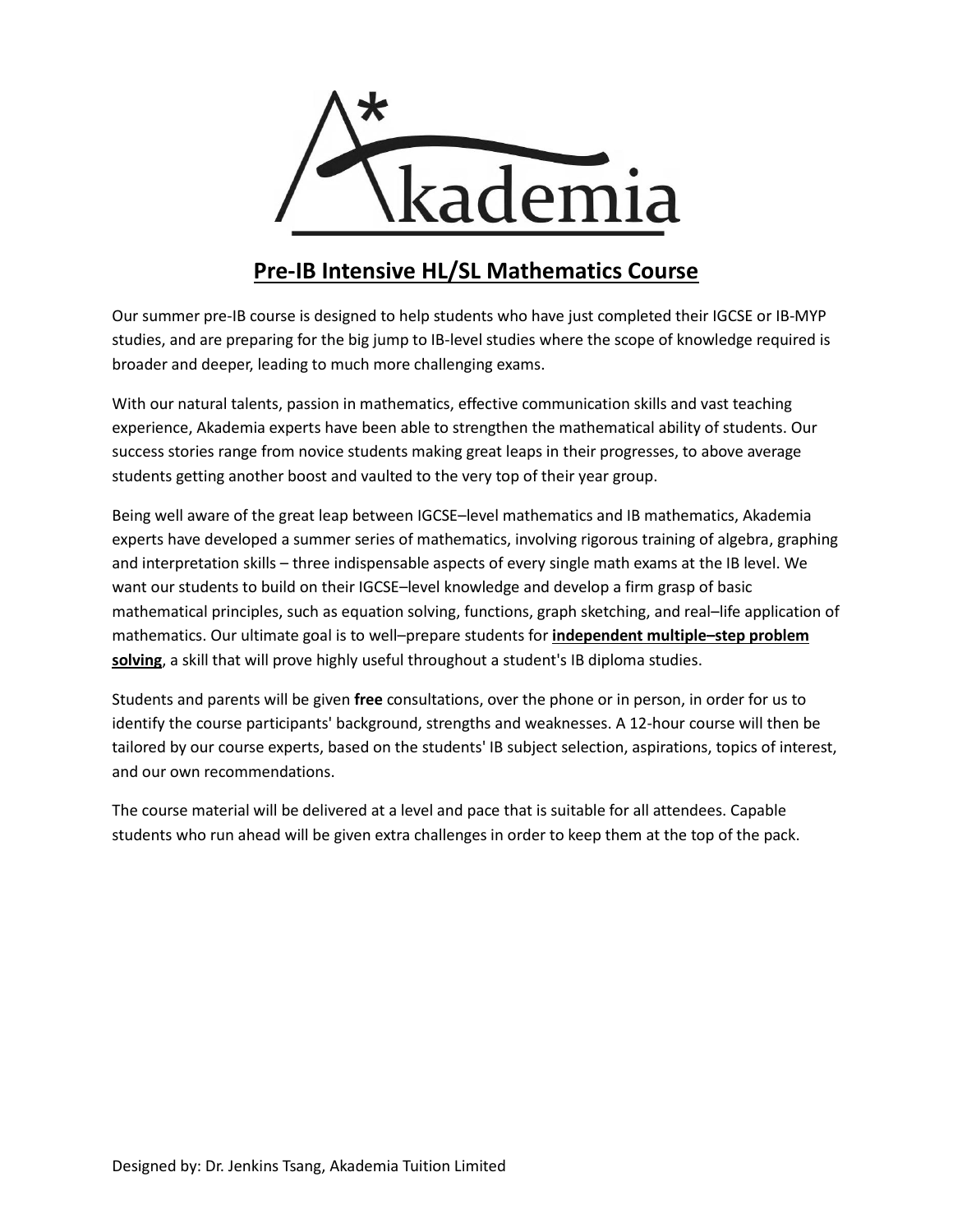#### **Course contents**

- A) Basic algebra
	- Simultaneous equations and polynomial equation solving
	- Algebra skills: index, exponents, logarithms, surds, factorizing and expanding, algebraic fractions
	- **•** Sequences, series, binomial expansions
	- (HL only) Counting principles, introductory complex numbers, mathematical induction
- B) Functions and graphs
	- Domain, range, inverse, applications
	- Sketching of basic mathematical models: polynomials, reciprocals, exponents and logs, trigonometric functions
- C) Geometry and trigonometry
	- Circle geometry sectors and areas, radian measures
	- Trigonometry SOHCAHTOA, triangle solving, introduction to the unit circle
	- Compound angle formulas and other problem solving
- D) Introduction to calculus
	- Meaning of differentiation and integration
	- Basic algebraic manipulations: product rules, chain rules, quotient rules
	- Applications: Rates of change, optimization problems, physical kinematic applications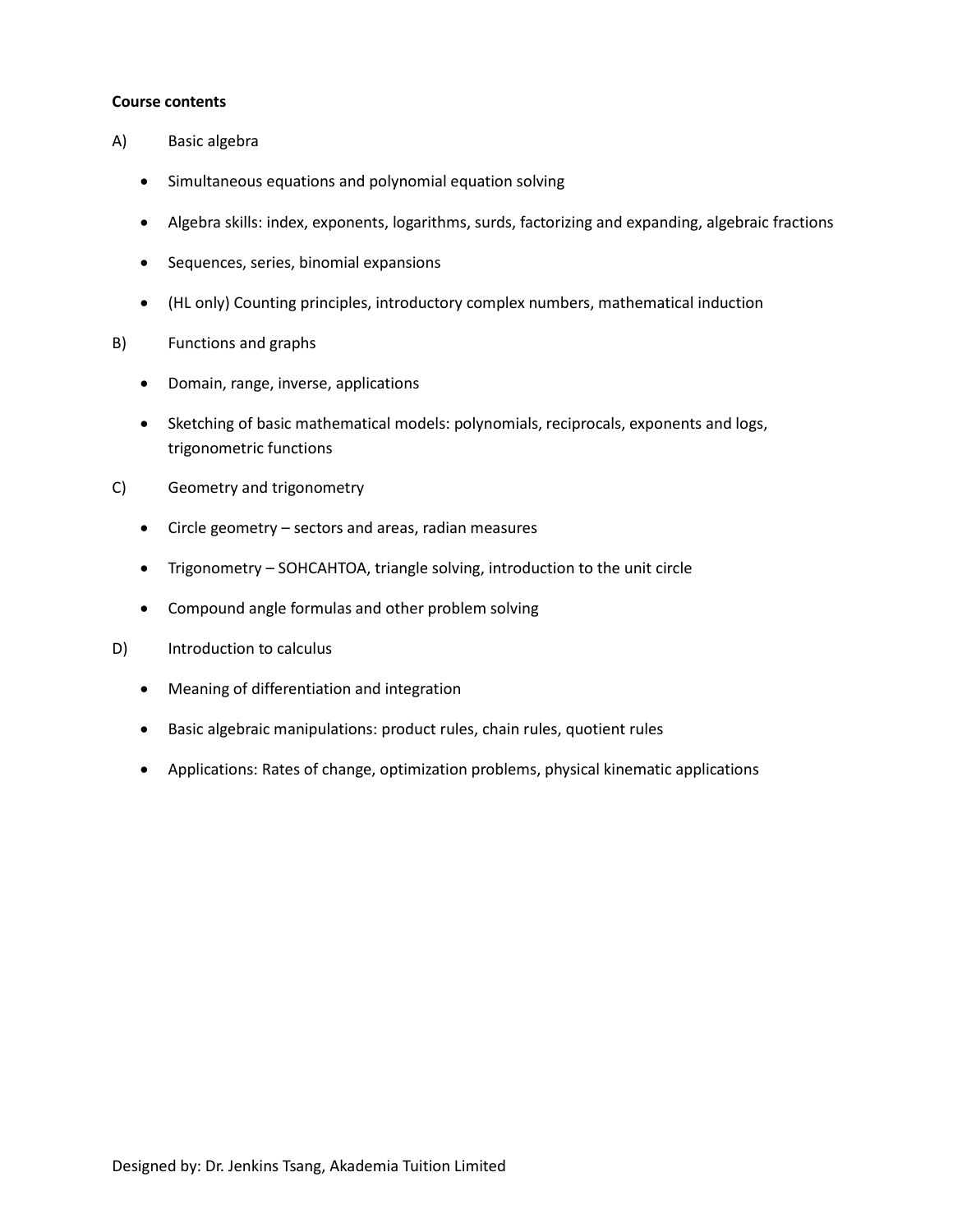### **Example of problem solving**

1. (No calculator) Find the area of smallest triangle who has a 120-degree angle and whose sides are integers that are consecutive terms in an arithmetic sequence. [9]

Akademia's experts' take:

This is the type of question that fazes a lot of students. It combines ideas of sequences (3 sides with length values in arithmetic sequence), triangle solving (application of cosine rule and area rule) and some realization of properties of a triangle (the longest side is across the widest angle). The challenge here is for the student to not only properly set up a relevant equation, but also carefully carry out algebraic manipulation in solving for a meaningful solution.

The actual solution:

- **•** Recognize the need to assign the sides to be something like a,  $a + d$ , and  $a + 2d$  ( $a d$ , a and  $a + d$ also work) in order to fulfill the sequence properties.
- Realize that the longest side (a + 2d) is opposite to the  $120^{\circ}$  angle.
- Recognize the need to use cosine rule to relate a and d.
- Recognize that  $cos120^\circ = -0.5$  since the problem is to be solved without a calculator.
- Use cosine rule to set up  $(a + 2d)^2 = a^2 + (a + d)^2 2a(a + d) \cos 120^\circ$ .
- Expand both sides of the equation above to obtain  $a^2 + 4ad + 4d^2 = a^2 + a^2 + 2ad + d^2 + a^2 + ad$ .
- Group like terms to obtain to  $2a^2 ad 3d^2 = 0$ .
- Factorize the left hand side to obtain  $(2a 3d)(a + d) = 0$ .
- $\bullet$  a = 3d/2 is the only reasonable solution.
- The smallest positive–integer solution set is  $d = 2$  and  $a = 3$ .
- Hence the 3 sides have lengths 3, 5 and 7 respectively.
- Using the area formula A = 0.5absinC with a = 3, b = 5 and C =  $120^{\circ}$  gives area =  $\frac{15\sqrt{3}}{4}$ .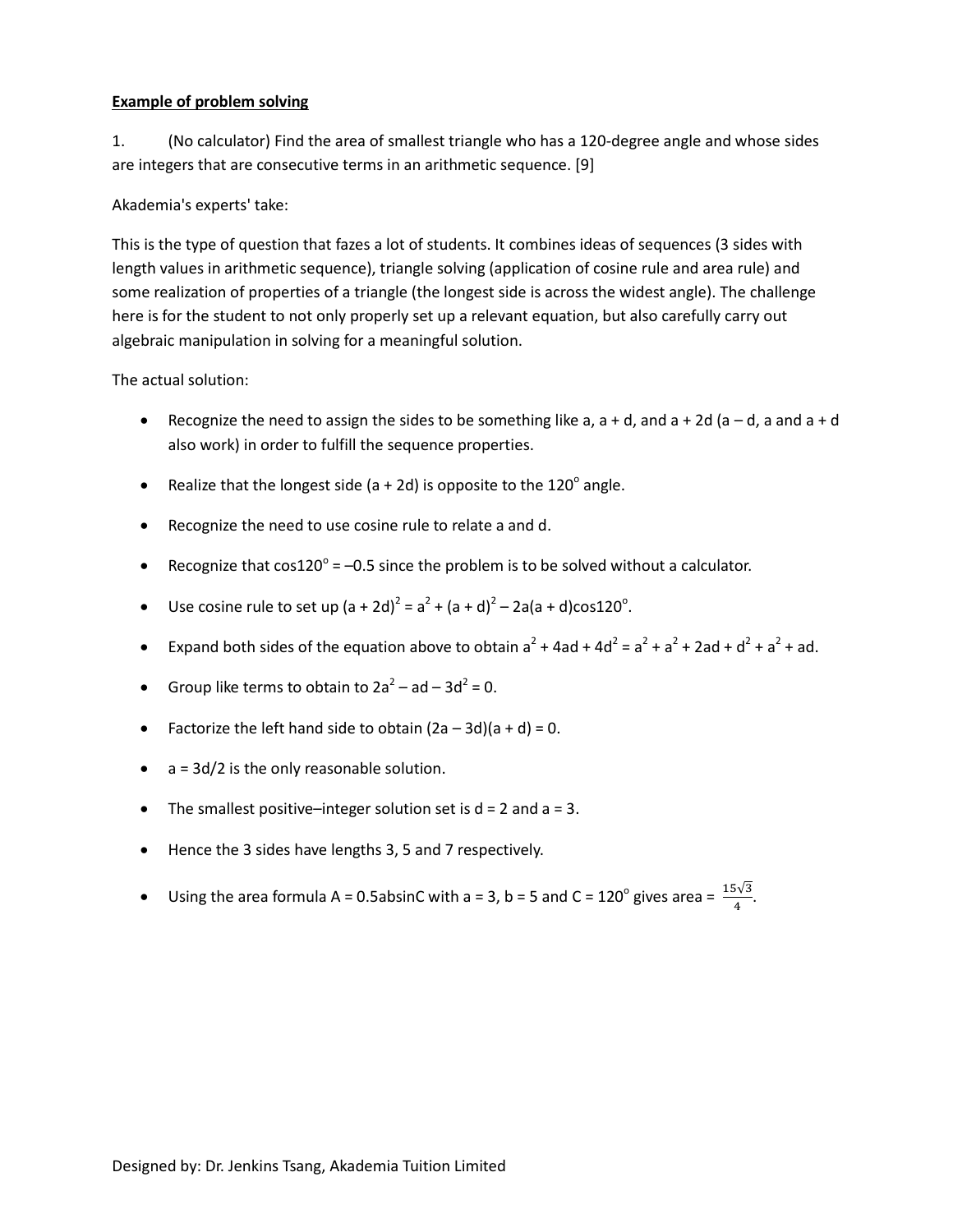2. Consider the graph  $y = f(x) = \frac{3x-13}{x-4}$ .

a) Sketch f(x), clearly indicating all asymptotes and intercepts.

Consider the finite region between the  $x$ -axis, the  $y$ -axis and  $f(x)$ .

b) Find the area of this region.

c) Consider rectangles OABC inscribed within this region, with A positioned on the x–axis, B being a point on f(x), and C located on the y–axis. Find the area of the biggest possible rectangle.

# **Akademia's experts' take:**

The first two parts of this question can be solved using standard GDC techniques, while the last part of the question involves setting up and solving an optimization problem. Many will be unsure how to set up a meaningful expression that they can apply calculus skills and differentiate – an aspect of problem solving that typical students are weak at, and something that our course is going to emphasise.

# **The actual solution:**

a) This is a classical linear–over–linear reciprocal graph: asymptotes:  $x = 4$ ,  $y = 5$ ; Intercepts:  $y = 3.75$ ,  $x =$ 3. While IB students will eventually have to produce this sketch without calculator aid, at this stage of learning, a GDC–based plot (based on CIE 0607 – International Mathematics techniques) will be acceptable.